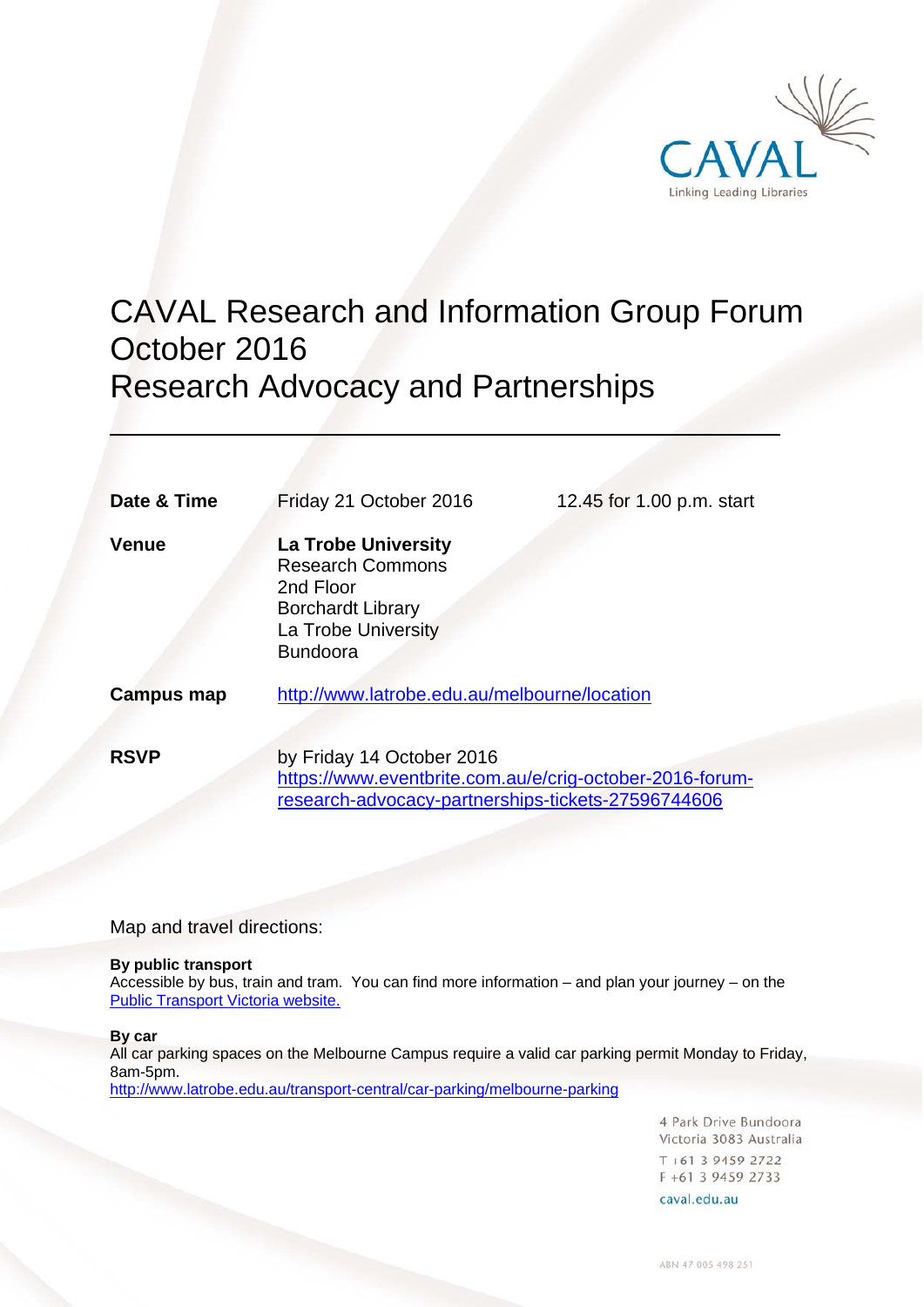

## **CRIG October 2016 Forum**

### **Research Advocacy and Partnerships**

This forum will highlight new and developing practices for information professionals working with researchers. Showcasing new facilities, examples of embedded research skills with PhD's and skill development we aim to provide some insights into some of the possible futures and direction of the field.

#### **Program**

- **1.00pm Welcome and Introduction from Chair of CRIG** Paula Todd – Monash University
- **1.15-1.30 The Concept of the Research Commons** Eva Fisch – La Trobe University
- **1.30-2.00 Data Savvy to Data Science training pathways and pushing boundaries (20 minutes + 10 minutes questions)**  Kathryn Unsworth – ANDS

As academic/research librarians, where will we find ourselves in the next little while? Where and how will we connect with our research communities? What services will we provide? What skills will we need to develop to enhance collaborations and partnerships with researchers? And what's available now that can support our transition into existing and future research and research data-related roles? In this presentation, we can't and won't answer all of these questions, but we can do a little future forecasting and provide some best guesses particularly around skills requirements, and what those potential roles/collaborations/partnerships might look like. We will examine the emerging continuum of research support and research datarelated training pathways by which librarians can up-skill, including a preview of what ANDS intends to offer in RD training for librarians post 23 RD Things. We may even have a little time to undertake a quick hands-on activity, so BYOD in readiness.

#### **2.00-2.45 Communities of Practice (45 minutes)** Sabina Robertson – Deakin University

A chance to meet and discuss issues or debate questions on a variety of topics with other information professionals in the same field.

#### **2.45-3.30 Afternoon tea break and tour of the Research Commons including the visualisation lab (45 minutes)**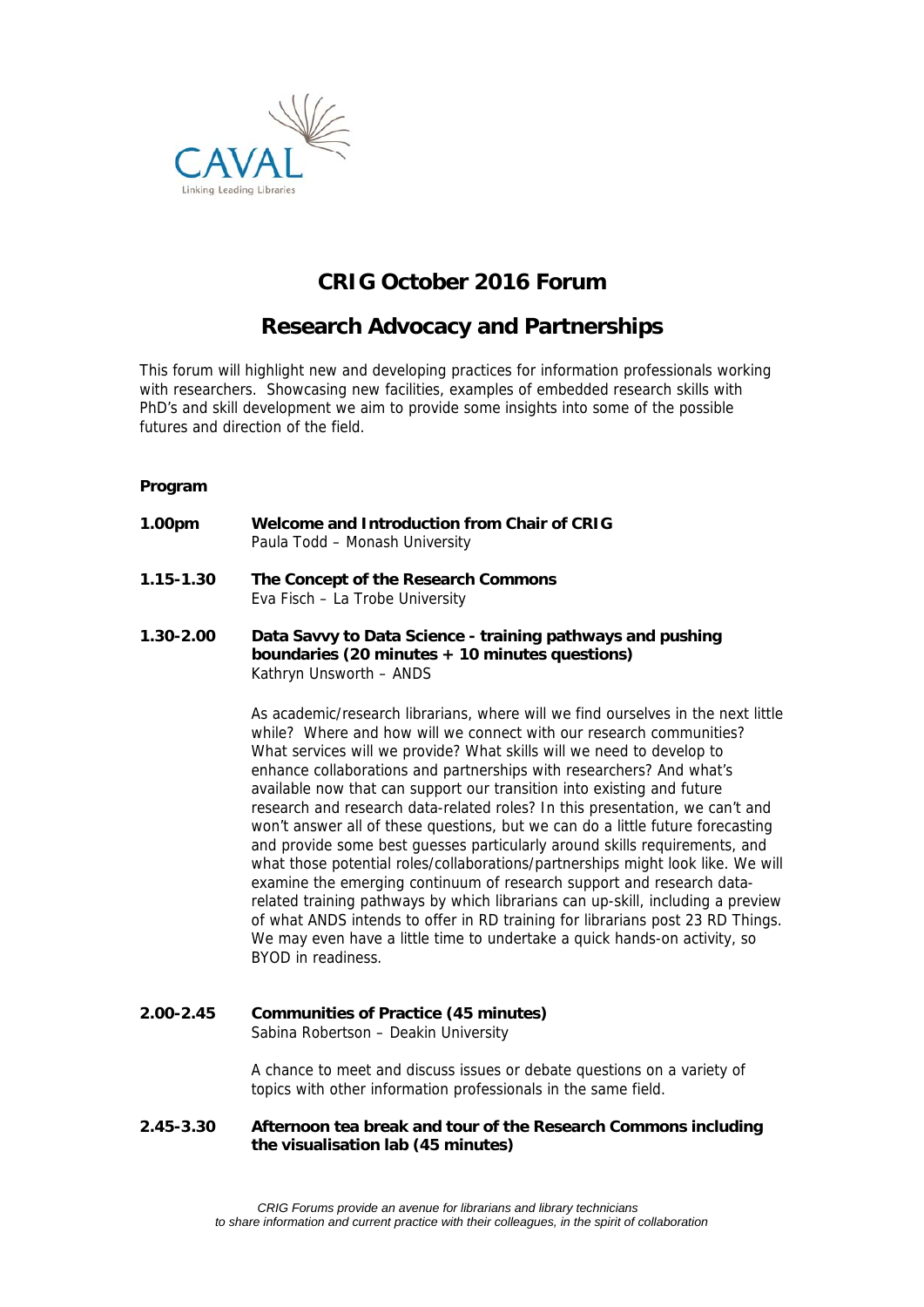

#### **3.30-4.00 HDR in the Cloud: New PhD coursework unit @Deakin University (20 minutes + 10 minutes questions)** Josipa Crnic – Deakin University

Australian HE institutions are increasingly working to develop enhanced learning opportunities for their PhD students in order that they may experience better career outcomes in academia, industry and beyond (see http://olt.gov.au/project-reframing-phd-australiaaposs-future-universities-2015).

We are seeing the inclusion of compulsory research skills coursework components reminiscent of those that have long been a feature of doctoral training programs in US and European Universities.

In 2016 Deakin University Library was given the opportunity to contribute a module as part of the Faculty of Arts & Education's online Research Training Unit.

This presentation will provide a background to that development and offer a reflection on the experience of embedding tailor-made content in a unique online environment.

### **4.00-4.10 Finish and wrap up**